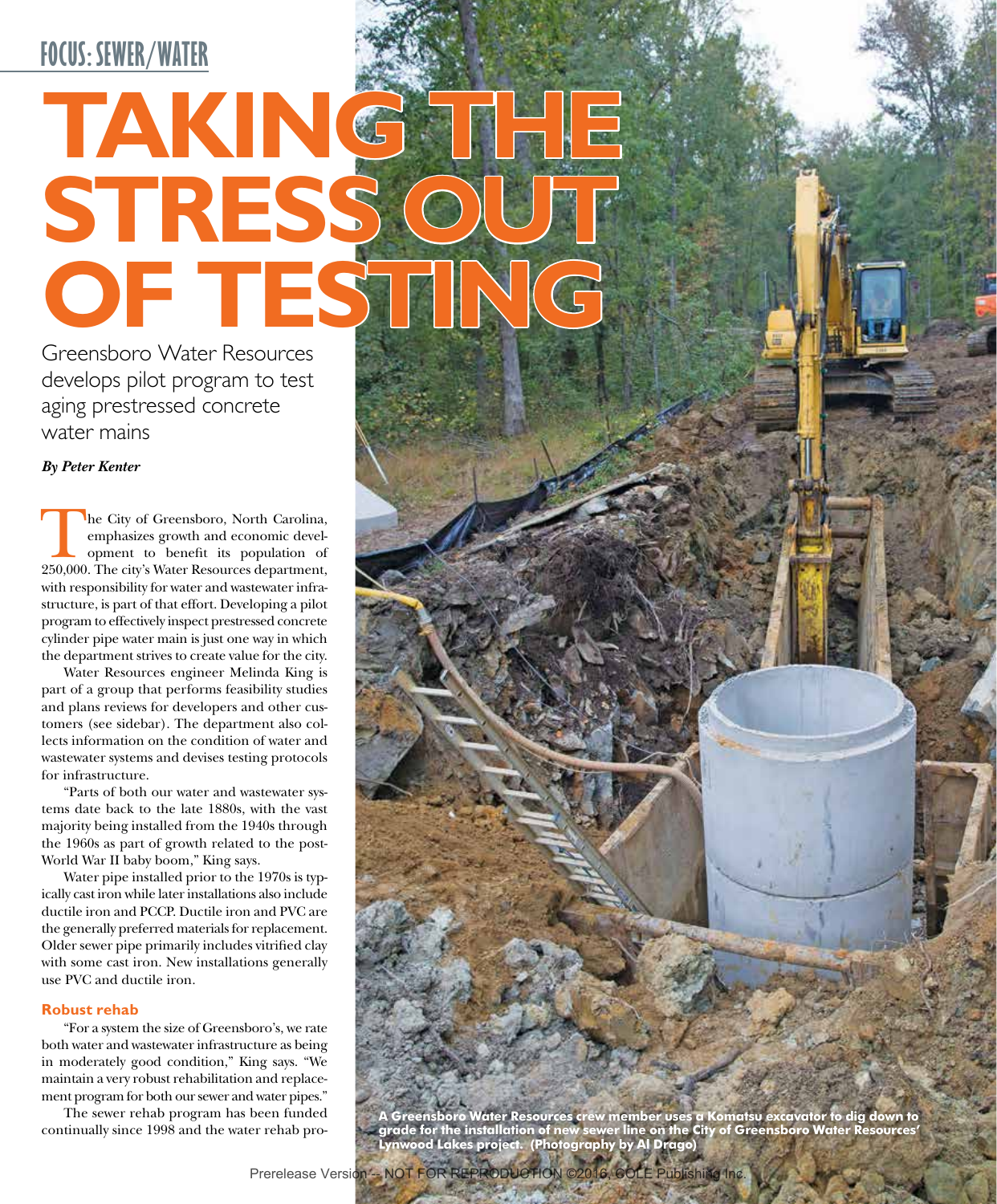**"It's challenging to design a gravity sewer around a lake, and some of the sewer pipe is buried as deep as 40 feet with one section going underneath the lake."**

**– Melinda King**

**Workman Zachary Seals covers a temporary stream crossing set up to block water from entering the construction site on the edge of the Lynwood Lakes project.**

gram since 2008.

"The department has made a commitment to have these programs funded at a level of 1 percent of system footage to be rehabilitated and/ or replaced per year by 2020," says King. "These programs consistently achieve prices that are generally below the national average, allowing more footage to be rehabilitated for every dollar spent."

Most work is contracted out. Water pipes have been replaced using directional drilling and pipe bursting, and rehabilitated with internal epoxy spray pipe lining. Techniques employed for sewer pipe renewal include directional drilling, pipe bursting, slip lining and cured-in-place pipe lining.

The city owns an impressive fleet of maintenance equipment, including six combination trucks (four Vactors and two Vac-Cons), two power rodders by Sewer Equipment Co. of America, and two CUES camera trucks.

"We perform all sewer cleaning services inhouse and do CCTV inspections on all areas of the system requiring maintenance work," King says. "We outsource all CCTV work related to potential rehabilitation or resurfacing on a basinby-basin basis."

Leak detection is also performed in-house using acoustic listening devices and correlators from Echologics.

The city incorporates GIS data on infrastructure using ArcGIS by Esri. The process of incorporating existing GIS infrastructure data has been largely completed. "We're still trying to collect full information on some of the infrastructure built 100 years ago or more," King says. "However, when operation crews receive a work order and find something that is not correct, they inform

the mapping division through a work order. The mapping department then goes out and uses Trimble tablets to correct the data."

#### **System expansion**

The department remains committed to new construction as well, including several major system expansion projects.

Current major work includes an extensive \$22.5 million water and sewer project for the Greensboro-Randolph Megasite, a parcel of land seen as critical for economic development. Required infrastructure includes approximately 87,900 feet of 16-inch water main, 42,700 feet of 16-inch force main, and a 1 to 1.5 mgd sewer lift station.

Another region the city has recognized as a potential growth area is eastern Guilford County. The city will upgrade an existing lift station to increase its capacity to 3,000 gpm. Additional construction will include a new 6,000 gpm pump station, 24,000 feet of 30-inch water main, 12,800 feet of 18-inch water main, 11,200 feet of 42-inch water main, and 12,000 feet of 36-inch gravity sewer.

Additionally, the Lynwood Lakes water and sewer project involves construction of approximately 26,000 feet of waterline and 30,000 feet of sanitary sewer line to serve 300 residences in Guilford County.

"Lynwood Lakes is a complex project that involves a lake and an existing neighborhood," King says. "It's challenging to design a gravity sewer around a lake, and some of the sewer pipe is buried as deep as 40 feet with one section going underneath the lake. On this project we're using traditional jack and bore drilling, blasting and hand tunneling."

# **PROFILE:** City of Greensboro (North Carolina) Water Resources

**YEAR ESTABLISHED:** 1837

**CUSTOMERS SERVED:** 104,000

**AREA SERVED:**  131 square miles

**DEPARTMENT STAFF:** 344

**INFRASTRUCTURE:**  Sewer: 1,416 miles; Water: 1,490 miles.

**ANNUAL DEPARTMENT OPERATING BUDGET (2015-16):** Sewer and water: \$96.4 million; Stormwater: \$6.6 million.

#### **ASSOCIATIONS:**

American Public Works Association, American Water Works Association, Water Resources Research Institute, National Association of Clean Water Agencies, North Carolina American Water Works Association & Water Environment Federation, North Carolina Water Quality Association, North Carolina Pretreatment Consortium, Cape Fear River Assembly, Upper Cape Fear River Basin Association.

#### **WEBSITE:**

www.greensboro-nc.gov/index. aspx?page=2220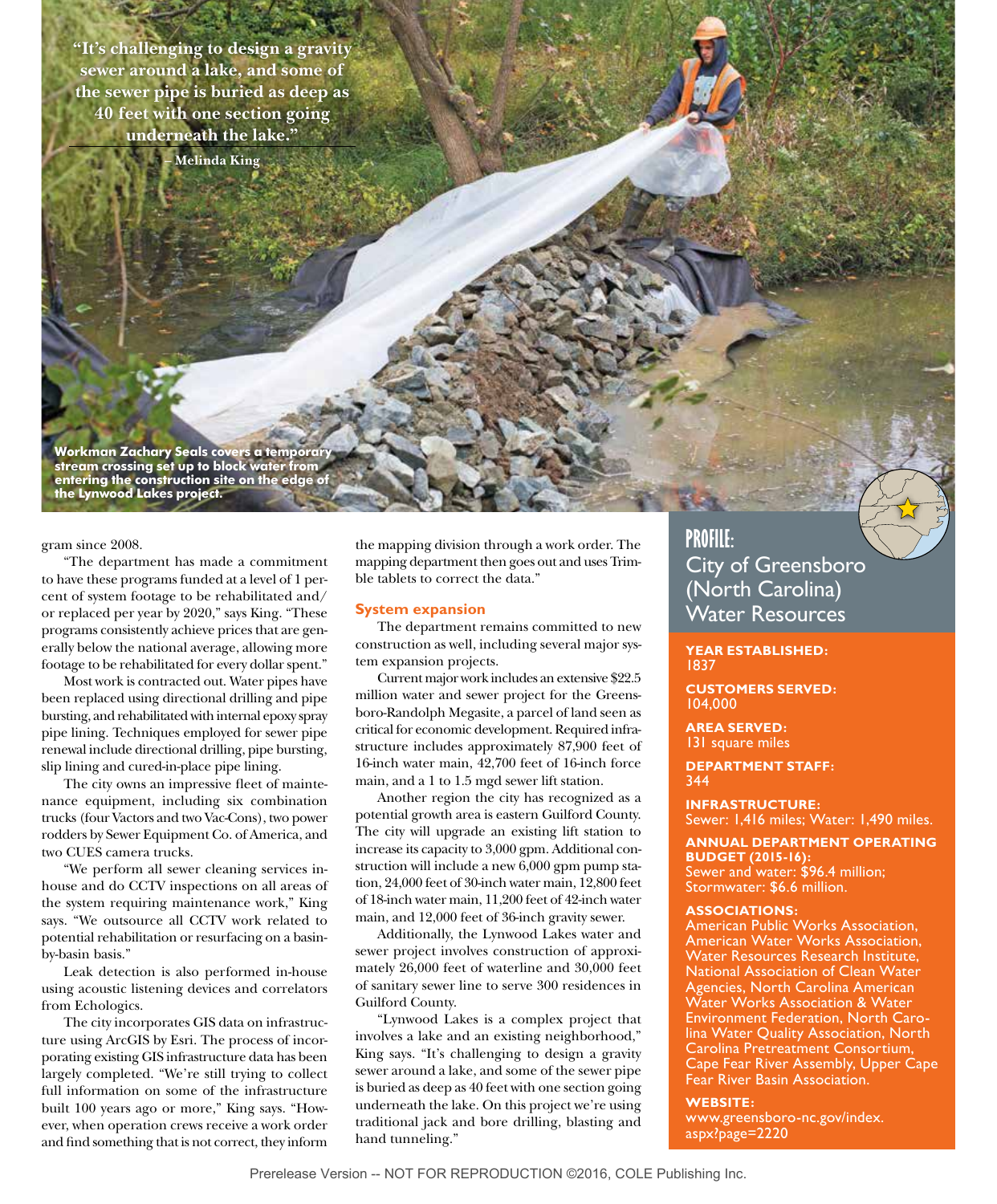

**Left: Melinda King, project manager for the City of Greensboro Water Resources' Lynwood Lakes project, on site in Greensboro, North Carolina. The \$9.8 million project includes 26,000 feet of water line and 30,000 feet of sanitary sewer line to serve 300 residences. Right: Workman Ed Davis uses a level to make sure a new section of pipe is set at the proper grade.**

### **Preparing an inspection pilot**

The department has also been hard at work with a pilot project designed to accurately test the condition of PCCP water mains, in particular the prestressed wire in the pipe, which is vulnerable to corrosion and hydrogen embrittlement.

The department chose a one-two punch with two condition assessment tools, both supplied by Pure Technologies. The first is PipeDiver, a freeswimming inline tool that uses remote field eddy current/transformer coupling (RFEC/TC) technology to electromagnetically identify breaks in prestressed wires along the entire length of a PCCP main. The second is SmartBall, another free-swimming tool that records information on leaks and air or gas pockets inside a pipe.

"By first developing a pilot methodology, we could determine whether a full-scale test would provide accuracy and ratepayer value," King says. "Our primary testing target is the 19,000-foot Bryan Park Water Main, a 36-inch PCCP transmission main out of our Townsend Water Treatment Plant. That main had previously experienced a failure along a joint. Before a full-scale inspection, we wanted to judge the effectiveness of our inspection tools and gauge the difficulty associated with the inspection effort — and ultimately determine whether a full-scale test was warranted."

Standing in for the Bryan Park Water Main was the Bridge Point Water Main, a 2,000-foot length of 30-inch PCCP main with few residential customers. This water main could be temporarily isolated and depressurized with little to no interruption of service in case of a problem during inspection.

#### **Relying on in-house crews**

The in-house project was completed without the use of outside construction contractors and

employed only city crews. The project methodology was designed by engineering consulting firm Brown and Caldwell. The engineering firm brought in representatives of Pure Technologies to assist with the pilot.

By selectively opening three hydrants, the water velocity of the pipe was adjusted to accommodate the requirements of the inspection tools. Acoustic sensors allowed crews to track the devices so they could be retrieved at the extraction point.

City staff installed 16-inch tapping sleeves and valves to provide access at the inspection tool insertion and extraction sites. The 16-inch pipe coupons and prestressed wires from the taps were collected by crews to provide a benchmark for use in the pipe evaluation.

"The SmartBall inspection detected no leaks or gas pockets in the Bridge Point main," King says. "PipeDiver revealed five areas of wire break zones in four of the 110 16-foot pipe sticks that make up the length of the main."

PipeDiver can detect a minimum of five broken wires in one location. The number of wire breaks detected per zone ranged between five and 10.

"At an estimated pressure of 140 psi, it was determined by the engineers that pipe sticks containing more than 24 broken wires would represent a distressed pipe," King says. "Sticks containing 10 or fewer broken wires represented a low level of distress."

#### **Joint inspection spurs repairs**

Of the six pipe joints exposed and inspected, four required minor mortar repairs, while a fifth required major mortar repairs. In a sixth, the mortar had failed, exposing the steel in the joint to soil and moisture, with inspectors noting that corrosion of the steel in the joint would eventually lead to a leak or failure of the pipe.

"We found nothing that couldn't be repaired," King says. "But the pilot inspection has changed both our inspection protocol and our approach to Bryan Park planned for May 2017. Based on our results, we're moving to PCCP inspections every five years. Because we'll be moving to repeat inspections, we will also be installing permanent insertion and extraction points at Bryan Park possibly one vault and a direct-bury point that can easily be dug up."

Given the results of Bridge Point, the Bryan Park project will also be focusing more heavily on joint inspections, King says. "By performing the pilot inspection, we know our full-scale inspec-